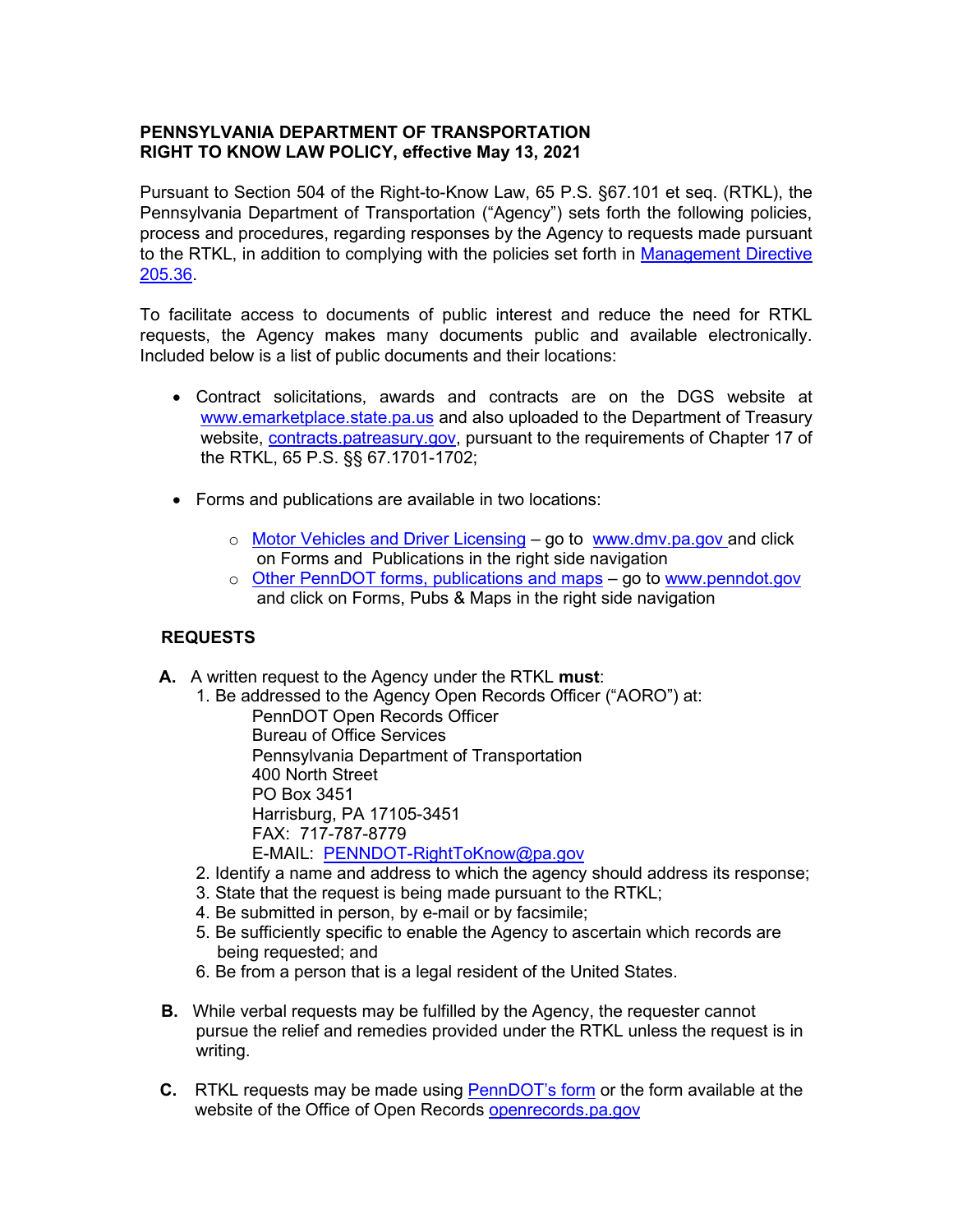- **D.** The regular business hours of the Agency RTKL Office are 8:00 a.m. to 4:30 p.m. Eastern Time, Monday through Friday. Any RTKL request received by the RTKL Office after the close of regular business hours, on a weekend, Commonwealth Holiday or any closure of Commonwealth Offices shall be deemed to have been received by that office on the following business day.
- **E.** RTKL requests received by PennDOT will be considered "public record" information by the Agency and such requests may be made available for access under the RTKL.

# **FEE SCHEDULE**

| 1. Black & White Copies 8.5" x 11" or 8.5" x 14" |                                                                                                                                                |
|--------------------------------------------------|------------------------------------------------------------------------------------------------------------------------------------------------|
|                                                  |                                                                                                                                                |
|                                                  |                                                                                                                                                |
|                                                  |                                                                                                                                                |
|                                                  |                                                                                                                                                |
|                                                  |                                                                                                                                                |
|                                                  |                                                                                                                                                |
|                                                  |                                                                                                                                                |
|                                                  |                                                                                                                                                |
|                                                  |                                                                                                                                                |
|                                                  |                                                                                                                                                |
|                                                  |                                                                                                                                                |
|                                                  |                                                                                                                                                |
|                                                  |                                                                                                                                                |
|                                                  |                                                                                                                                                |
|                                                  |                                                                                                                                                |
|                                                  | \$1.00 each add'l. page                                                                                                                        |
|                                                  | 2. Color Copies  8.5" x 11" or 8.5" x 14" \$ 0.50 each<br>5. Bid Plans Half Size (12" x 18")\$ 1.00 each<br>Full Size (22" x 36") \$ 2.00 each |

**\*** Subject to change in accordance with 75 Pa. C.S. §§1904 and 1955

## **FEE POLICY**

Applicable fees to be charged by the Agency under the RTKL are as follows:

## **A. Fees Determined by the Office of Open Records**

Under the RTKL, the Office of Open Records has the authority to establish two fees for Commonwealth agencies: Duplication, 65 P.S.§67.1307(b) and Enhanced Electronic Access (an agency may establish user fees, subject to approval by the Office of Open Records), 65 P.S. §67.1307 (e).

The fees for duplication are established by the Office of Open Records, as posted on its website at [http://www.openrecords.pa.gov/RTKL/FeeStructure.cfm.](http://www.openrecords.pa.gov/RTKL/FeeStructure.cfm) Unless otherwise directed by statute, PennDOT will charge a maximum of \$.25 per page for duplication.

## **B. Specialized Fees**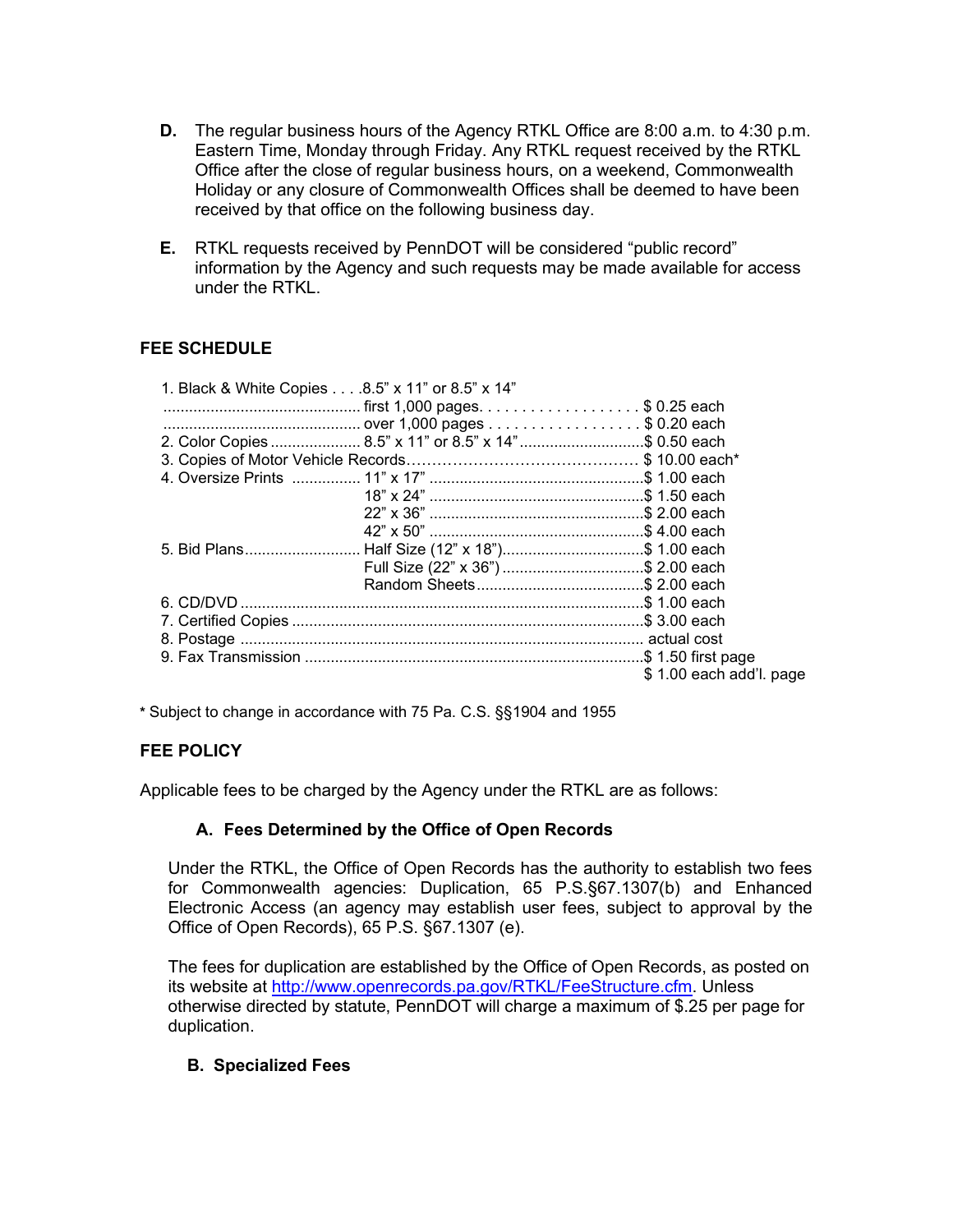1. The Agency will charge \$3 per copy for certified copies, when requested by the requester.

2. The Agency will charge the actual cost for postage, facsimile/microfiche or other media, as well as for specialized documents.

3. Special rules apply to fees for transcripts of administrative proceedings:

(i) Prior to an adjudication becoming "final, binding and nonappealable," transcripts maybe requested through an agency, however the stenographer or court reporter is permitted to charge the regular fee for this service.

(ii) Following an adjudication becoming "final, binding and nonappealable," a request for the transcript shall be treated like any other request for a record and the usual duplication fee of up to \$.25 per page will be charged.

## **C. Reasonable and Necessarily Incurred Costs**

As expressly provided by 65 P.S. §67.1307(g), the Agency has the authority to charge requesters reasonable fees for necessarily incurred costs. The Agency will determine and charge such fees on a case by case basis.

#### **D. General**

No charge shall be made for agency or legal review of the record to see whether the requested records are public records that are subject to production.

If the estimated fees that are required to fulfill the RTKL request exceed \$100, the requester must pay the estimated amount in advance, either by certified check or by ordinary check, which must first have cleared to be considered received by the Agency. The demand for prepayment may specify a reasonable period of time in which the requester must make such prepayment. Failure to make the estimated payment by the date required by the Agency in its interim response will result in the request being deemed withdrawn.

When an estimated fee was not required to be paid because the estimate was \$100 or less, but the actual fees are over \$100 or where the fee was under \$100, an agency has the discretion to produce the records and invoice for the amount due or to require payment prior to production.

## **RESPONSES**

The AORO may respond by providing a requester with access to inspect a record electronically or as otherwise maintained by the Agency, either:

1) By providing access in the offices of the Agency, if agreed to by the requester;

2) By sending a copy to the requester; or

3) By notifying the requester that the record is available through publicly accessible electronic means. If the requester writes to the agency within 30 days that the requester is unable or unwilling to access the information electronically, the Agency will then respond by providing the records in paper form, upon payment by the requester of the appropriate duplication fees and postage.

Each of these options is a "response" for purposes of the RTKL, as is the Agency's written notice to the requester granting, denying or partially granting and partially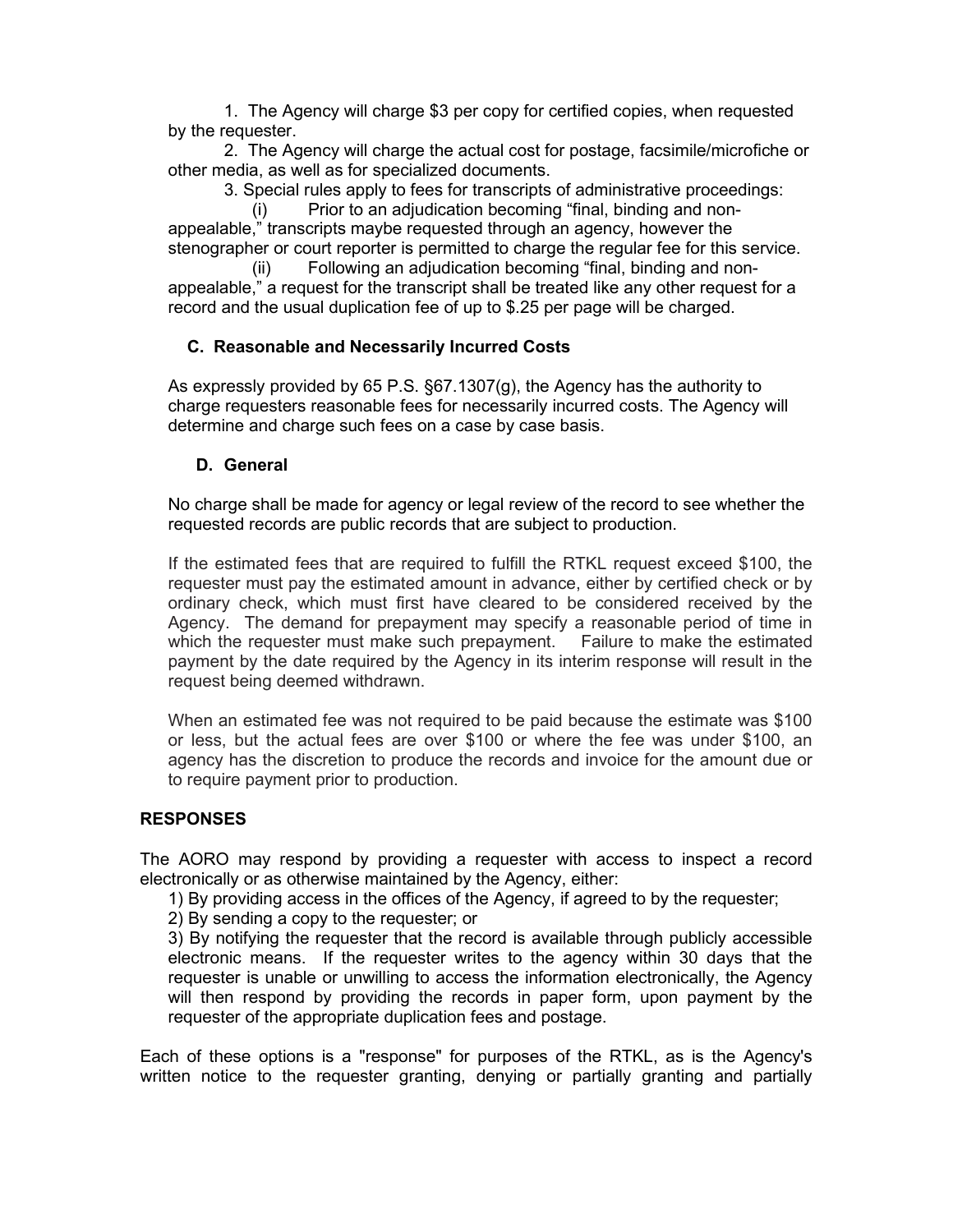denying access to a record. The Agency may send written responses to requesters by United States mail, by hand (in person or by delivery service), by facsimile or, by e-mail.

Unless a longer period of time is needed and communicated to the requester by an "interim response" (as discussed in paragraph A below), the RTKL requires that the Agency respond to an RTKL request within five business days. For purposes of determining the end of the five business day period, the day that a RTKL request is received is not counted. The first day of the five business day period is the Agency's next business day.

## **A. Interim Responses.**

The Agency must provide a final response to a RTKL request within 5 business days unless one or more specific conditions are satisfied and the AORO gives the requester written notice that additional time will be required. That notice is referred to as an "interim response."

The AORO may send an interim response if any of the following apply:

- 1. The RTKL request requires redaction of a public record;
- 2. The RTKL request requires retrieval of a record from a remote location;
- 3. A response within the 5 business day period cannot be accomplished due to bona fide staffing limitations, which limitations must be specified in the interim response;

4. A legal review is necessary to determine whether the record requested is subject to access under the Act;

5. The requester has not complied with the Agency's policies regarding access to public records;

6. The requester has not complied with a demand for prepayment of fees, which are required to fulfill the RTKL request and which are estimated to exceed \$100; further, if prepayment of fees is required by the Agency, the time period for response shall be tolled from the time the demand for payment is made until such time as payment is actually received; or

7. The extent or nature of the request precludes a response within the required time period.

An interim response must: 1) be sent to the requester on or before the last day of the 5 business day period; 2) state that the request is being reviewed and the reason for the review; and 3) state a reasonable date that a response is expected to be provided. This date must not be more than 30 calendar days from the end of the 5 business day period.

If the date of an expected response is in excess of 30 days following the five days allowed for in Section 901, the request will be deemed denied unless the requester has agreed in writing to the date specified in the notice.

If the estimated fees to fulfill the RTKL request exceed \$100, the requester must pay in advance. Once the estimated payment is received, the Agency will proceed to:

- 1) Make a final determination as to what records, if any, are public records under the RTKL;
	- 2) Retrieve the records
	- 3) Perform any required redaction; and
	- 4) Advise the requester as to a date (not in excess of 30 days after payment) by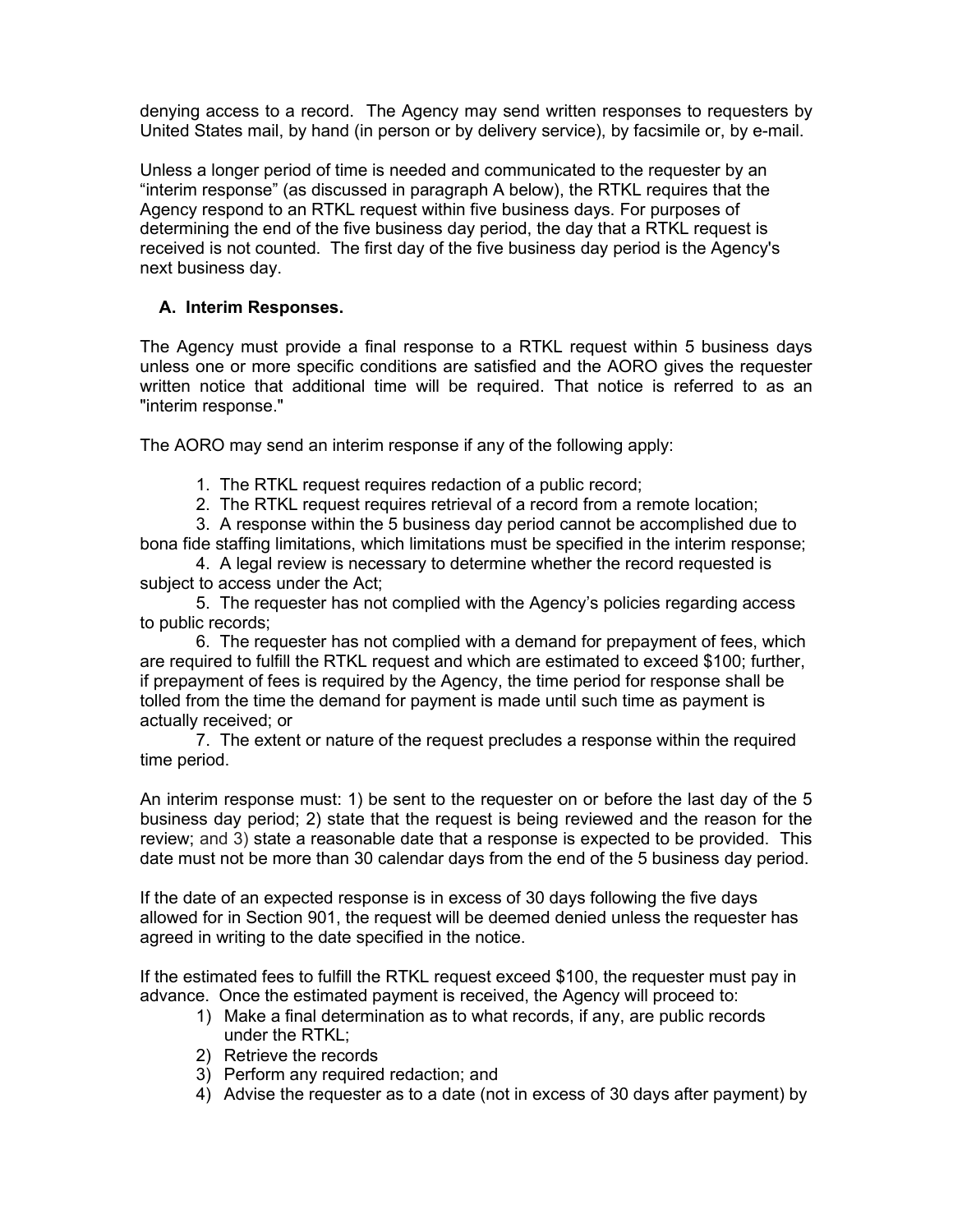when any responsive public records will be produced. Failure to make an estimated payment by the date required by the Agency in its interim response will result in the request being deemed withdrawn.

# **B. Final Responses.**

There are three possible final responses. Either the request is: 1) granted; 2) denied; or 3) granted in part and denied in part. The failure to make a timely response is deemed to be a denial.

If a written request is denied in whole or in part, the Agency will issue a final written response that will include an explanation of the procedure for the requester to appeal, if the requester chooses to do so. The written denial will also set forth the specific reasons for the denial, including a citation of supporting legal authority. If the denial is the result of a determination that that the record requested is exempt from disclosure, the specific reasons for the Agency's determination shall be included.

If a requested record, after a good faith search by the agency, either cannot be found or never existed, the response to the requester is not considered a denial of access.

# **C. Redaction**

As appropriate under the RTKL, the Agency will redact from a public record that is not otherwise exempt from disclosure, those portions that are not public records. The Agency will redact the portions of a public record that are not public records and produce the portions that are public records.

## **D. Access**

The Agency may provide a requester with access to inspect a record electronically or as otherwise maintained by the Agency, either:

1) By providing access in the offices of the Agency, if agreed to by the requester;

2) By sending a copy to the requester; or

3) By notifying the requester that the record is available through publicly accessible electronic means and, if the requester writes to the agency within 30 days that the requester is unable or unwilling to access the information electronically, by then providing the records in paper form, upon payment for the same.

The Agency has the discretion to determine the building(s) and room(s) that will be used to provide a requester with access to the Agency's public records. The selection of buildings and rooms for access to the Agency's public records is a matter within the discretion of the AORO.

The Agency will provide a public record to a requester in the medium requested if the record exists in that medium. Otherwise, the public record must be provided in the medium in which it exists. If a public record only exists in one medium, the agency is not required to convert that public record to another medium, except that if the public record is only available in an electronic form, the agency must print it out on paper if the requester so requests.